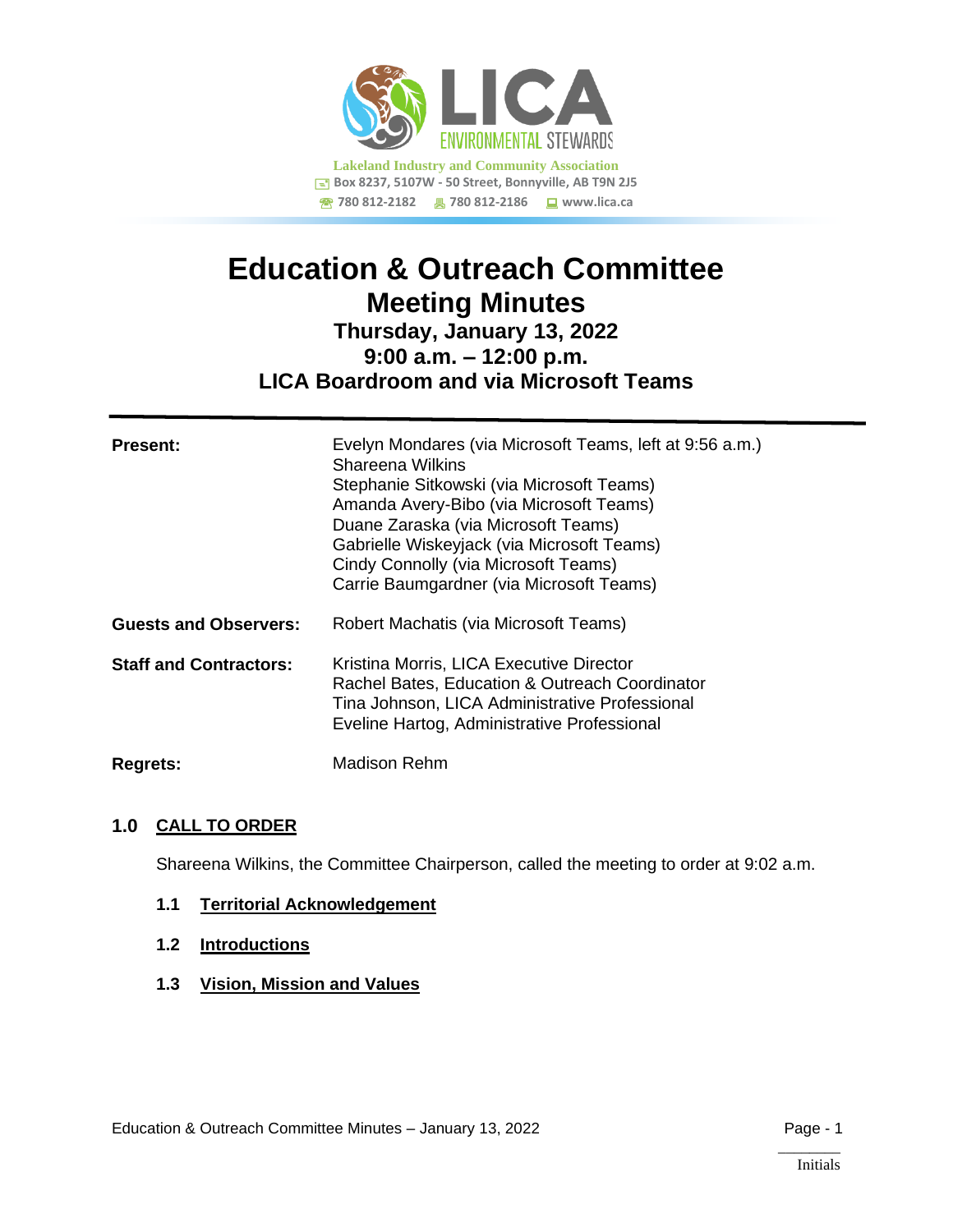#### **1.4 [Roll Call](https://lica2.sharepoint.com/:b:/s/Office/EccS5AsHIO1Jg0cKBD-OJjoBXI-BqfSqi5RLU3-JXIbeUw?e=rBy0lX)**

The Executive Director mentioned that Madison Rehm has resigned from her position with the M.D. of Bonnyville effective the end of January. As such, we will remove her name from the attendance list and follow-up with the M.D. of Bonnyville to see if they are assigning a replacement to the committee.

#### **1.5 Approval of Agenda**

#### **1.5.1 [January 13, 2022](https://lica2.sharepoint.com/:b:/s/Office/ESPbYsh6ZMBEmpMPmC91BqsBgWWMySKPZruZSk4OQvoUyA?e=KxsHMy)**

#### **#1 Moved by Duane Zaraska AND CARRIED that the January 13, 2022, Agenda be approved as presented.**

#### **1.6 Approval of Minutes**

#### **1.6.1 [November 16, 2021](https://lica2.sharepoint.com/:b:/s/Office/EZVVM41qMvBHlV-88WVUawwBOGzRub-P3EFsfg81ez72Jg?e=nOgzbS)**

#### **#2 Moved by Cindy Connolly AND CARRIED that the November 16, 2021, Minutes be approved as presented.**

#### **2.0. ONGOING BUSINESS**

#### **2.1 [Education & Outreach Update](https://lica2.sharepoint.com/:b:/s/Office/EdT5Cm8k4rFLjxcaFFlRNjcB78OawAvHcTL1IMIBi9jigw?e=QGQDAy)**

The Education & Outreach (E&O) Coordinator presented her E&O Program update to the Committee, noting the following additions:

- She has attended a lot of meetings over the last 3 months as demand for classroom presentations slowed down.
- The Young Water Speaks Workshop for ages 7-12 in December had one attendee as the other three who registered, all in the same family, were feeling unwell on the day of the workshop.
- Salmtec is modifying their Wetland Policy Workshop to address concerns in the Beaver River Watershed.
- The LICA 2022 calendars should be delivered early next week. Delivery will occur shortly after they are received.
- YouTube analytics will be added to future meetings once the videos reviewed today are approved and posted to the LICA YouTube channel.
- In response to a committee member inquiry regarding the advertising strategy for E&O programing (i.e., Young Water Speaks), the committee suggested the following methods to increase our reach and noted that it should change based on the audience we are trying to target: post Facebook events, in-person networking, and other local means, such as community boards, C2, local homeschooling programs, the schools, and the public library (i.e., story time).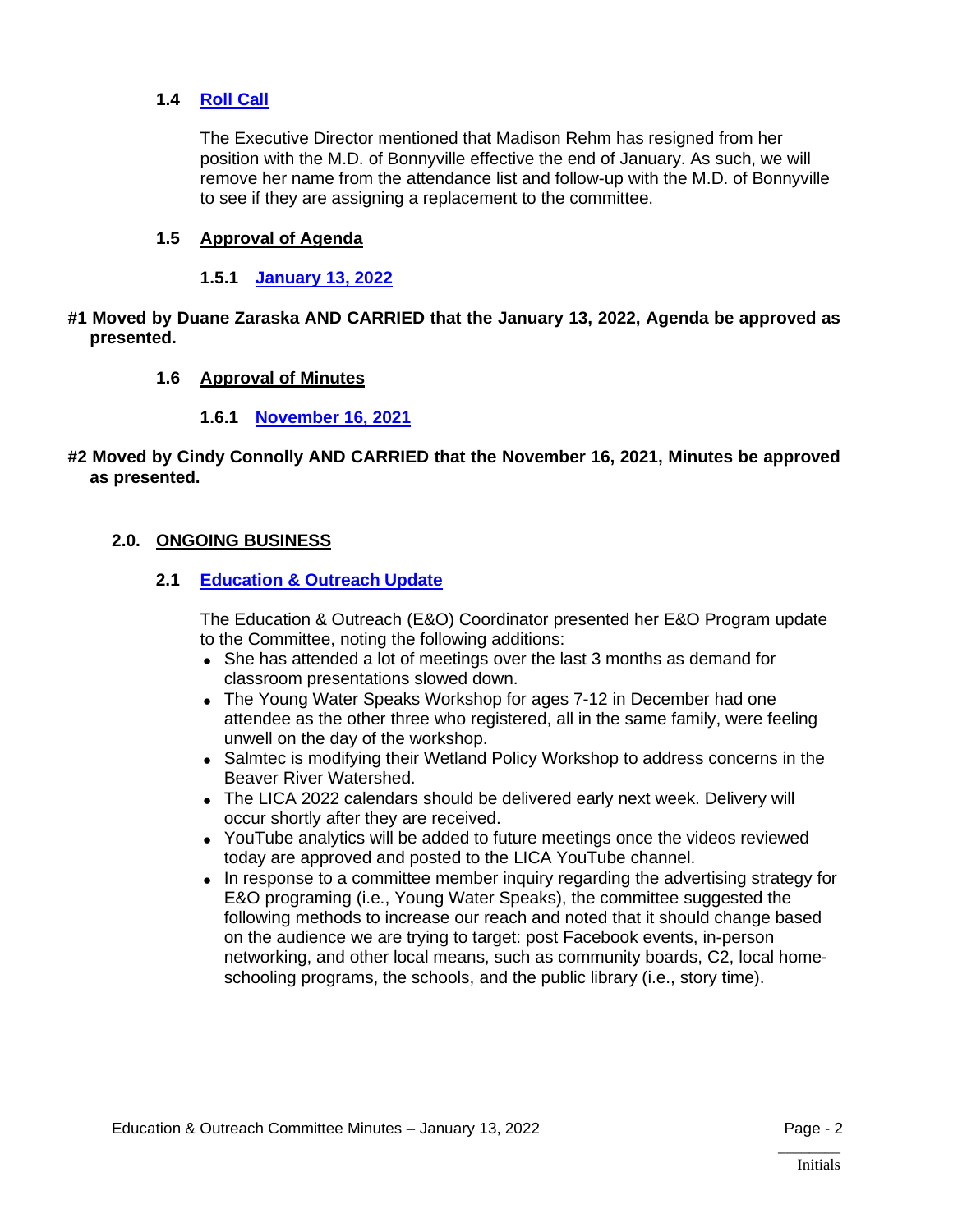# **2.2 Bonnyville Community Garden**

### **2.2.1 Construction Update**

The materials for the cement pad and gazebo are paid for, with labor costs to be charged in the Spring. Dr. Reno is managing all the required permits and plans to begin construction in the middle of May. As mentioned previously, the benches and picnic tables have been ordered and will be stored in the Executive Directors garage until the gazebo is complete and we can install them.

# **2.2.2 Cookbook Promotional Item**

In further brainstorming about the Cookbook for the Community Garden, the E&O Coordinator thought that changing this to a promotional item handed out to garden bed holders may be a better fit. She would like each Committee member to submit 2 recipes to be featured in the cookbook with a focus on recipes that would use the items harvested. It was also suggested that we could include a planting guide or harvesting tips within the cookbook to give it more value to the gardeners.

Her focus will shift to the Community Garden at the beginning of March, so she requested that recipes be submitted by March 4, 2022. She also plans to extend this invitation to the Board, and LICA staff. A category list will be emailed out to give the members an idea of what types of recipes to submit. It was suggested that we avoid anything related to canning to prevent a potential liability issue.

# **2.2.3 Spring Gardening Workshops**

The Committee brainstormed ideas for the Spring Garden workshops. Results of the brainstorming session can be found [here.](https://lica2.sharepoint.com/:w:/s/Office/EeiQDTKAP-dMmPmhad1usF4BQC1Ver_-mZF5kxWkNtM4oA?e=2gwXcW)

# **2.3 LICA Recorded Presentations**

# **2.3.1 Review of Community Garden Workshop Videos**

The Executive Director shared the Pollinator video with the Committee. The E&O Coordinator affirmed that the Organic Gardening 101 video had the same feel as what was reviewed. She explained that she was learning the software, Adobe Premier, as she was doing the videos. She has further training scheduled in March, to increase her skill with the Adobe Premier program.

A Committee member suggested that we also show others in the videos (i.e., staff, Committee or Board members, volunteers) and that LICA invest in equipment to support quality video production.

# **#3 Moved by Duane Zaraska AND CARRIED that the garden workshop videos be published to LICA's YouTube channel as presented.**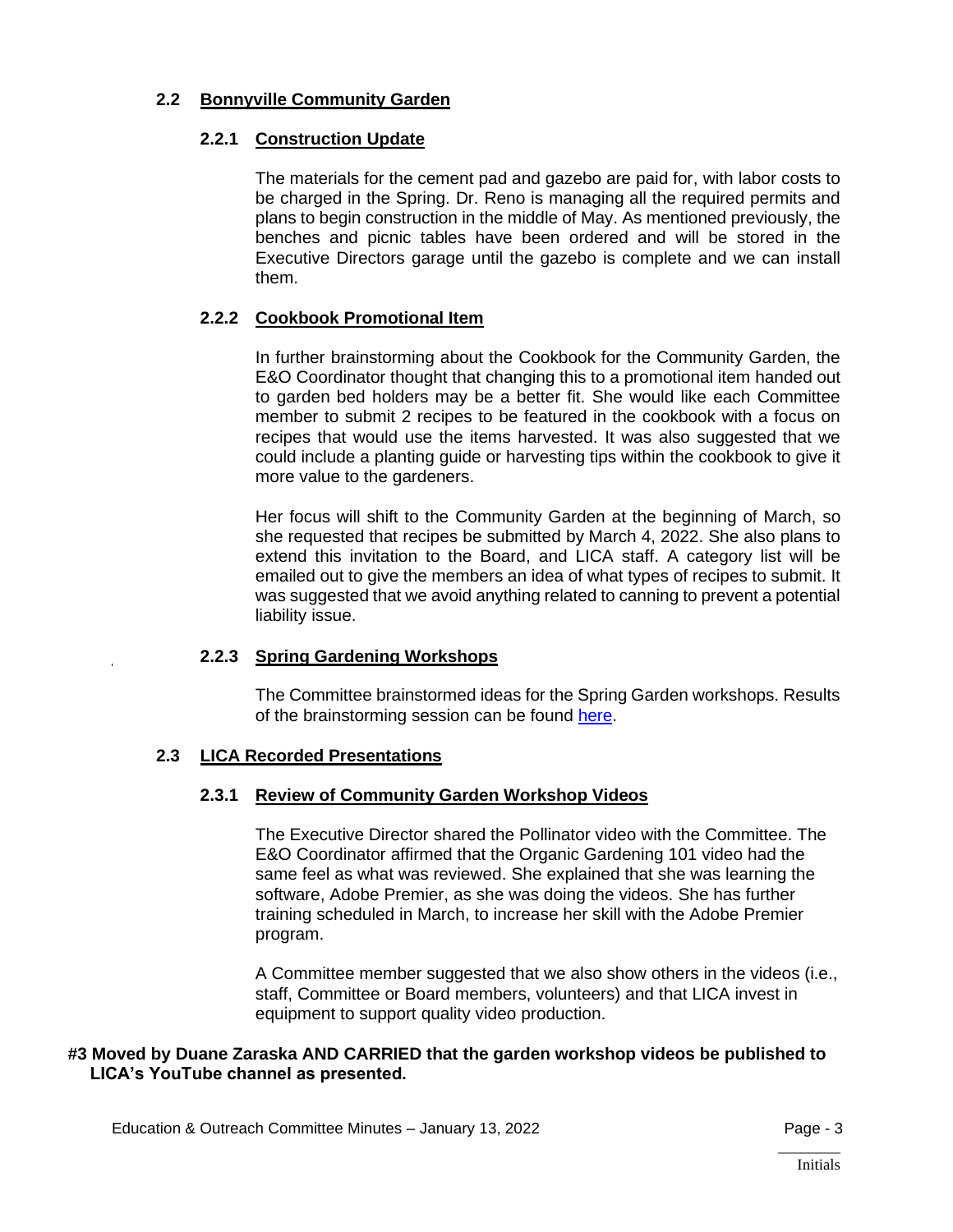#### **2.3.2 Review of Air Monitoring Tour Video**

The E&O Coordinator shared a video of the Air Monitoring Tour that was done for Portage College environmental students. The Committee felt that the audio was difficult to understand and suggested that subtitles be added. At the end of video, the Committee would like to see an offer to contact us to provide this tour to others who are interested. The video can be posted to the YouTube channel once the edits are completed.

**#4 Moved by Cindy Connolly AND CARRIED that the Air Monitoring Tour video be published to the LICA YouTube channel once subtitles and an invitation to contact LICA to set up their own tour are completed.**

#### **2.4 Keep Our Lake Blue**

#### **2.4.1 [MOU to Healthy Waters LLB](https://lica2.sharepoint.com/:b:/s/Office/EWo2c5ByNl9HnGRc78iR7soBYziMqcNrZYChkCm7SUvDDg?e=aojV7i)**

The E&O Coordinator presented a draft MOU for Healthy Waters LLB (HWLLB). The Committee would like to add that the LICA logo be printed on all promotional material and that the deadline needed to be clearer. It was suggested that the E&O Coordinator reference previous MOUs created by the previous Environmental Coordinator to use as a template.

#### **This decision was tabled until the document has been amended.**

#### **2.4.2 [Media Release to Healthy Waters LLB](https://lica2.sharepoint.com/:b:/s/Office/EdpMDOtmhaVJgrD1ORxnFngBmTUdePEOtK3cN_gVvh12rg?e=vMAFeQ)**

The Committee discussed the KOLB media release for Healthy Waters Lac LaBiche (HWLLB). As it is written, it seems as though the campaign is being facilitated by LICA and not enough credit is given to Healthy Waters Lac La Biche. The E&O Coordinator clarified that this was a first draft that was to be sent to HWLLB to edit to include the information for their organization. Reference to previous years the KOLB campaign was held, and the results could be added as well. The Committee would like the E&O Coordinator to edit the document to be written in such a way that it reflects that the Watershed Stewardship Group is responsible to carry-out the campaign with LICA's support.

#### **This decision was tabled until the document has been amended.**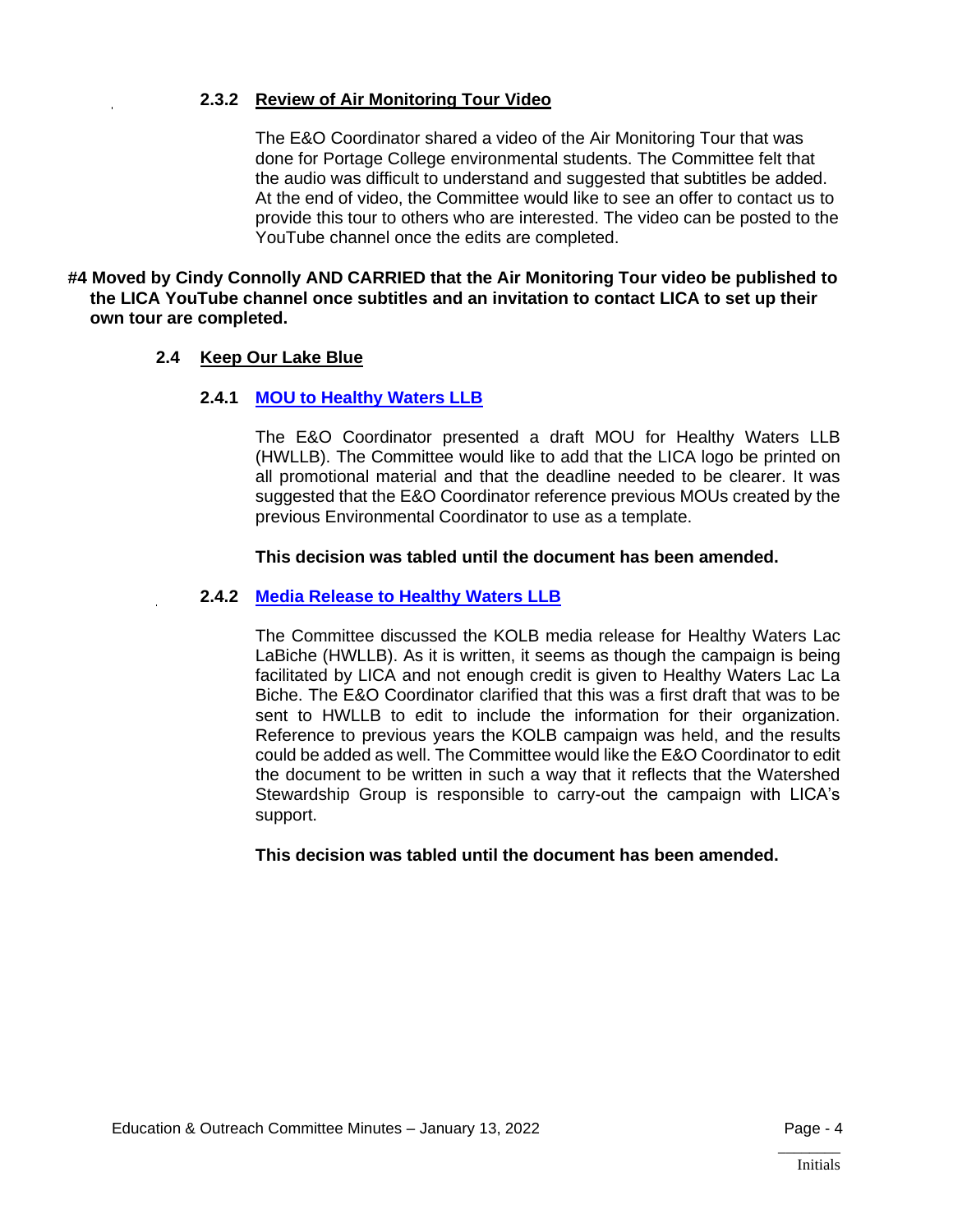#### **2.5 [Film Screening Proposal](https://lica2.sharepoint.com/:b:/s/Office/Eezm9cPKezNNreMevTyjRa0BXcOh06BANitMFj9KNSO0HA?e=43qMw0)**

In mid-February there is a gap in the LICA E&O programing. The E&O Coordinator proposed that LICA host a screening of the National Film Board's (NFB) film "Borealis" and provide a pizza party afterwards for networking with the public. The Bonnyville & District Centennial Centre (C2) has implemented the Restrictions Exemption Program (REP) which allows us to be able to provide food.

This project aligns with LICA's mission to share information relevant to the environment through community engagement, connect stakeholders, promote community involvement, and educate the community by advocating for environmental stewardship. This film screening will benefit LICA by providing an opportunity to share knowledge relevant to our region, which consists entirely of Boreal Forest.

The Committee felt that a future event, like this, should also be held outdoors in the summer, under the stars, and that this type of event could also be brought to other communities in the LICA region. Popcorn could be provided at these outdoor events.

### **#5 Moved by Cindy Connolly AND CARRIED that LICA host a screening of the NFB film Borealis and provide a pizza dinner and engagement opportunity after the screening event.**

#### **2.6 Rain Garden Video**

#### **2.6.1 Video Production Quote from Moreso**

The E&O Coordinator wanted to review the Moreso production quote with the Committee at this meeting but has not received it from Moreso as of late. She had not originally sought additional quotes as Moreso was chosen by the Board, based on their previous experiences with them. Since the delay in Moreso's response, she has also reached out to a couple of other production companies for quotes. She is hoping to have quotes in advance of the January 27<sup>th</sup> Board meeting.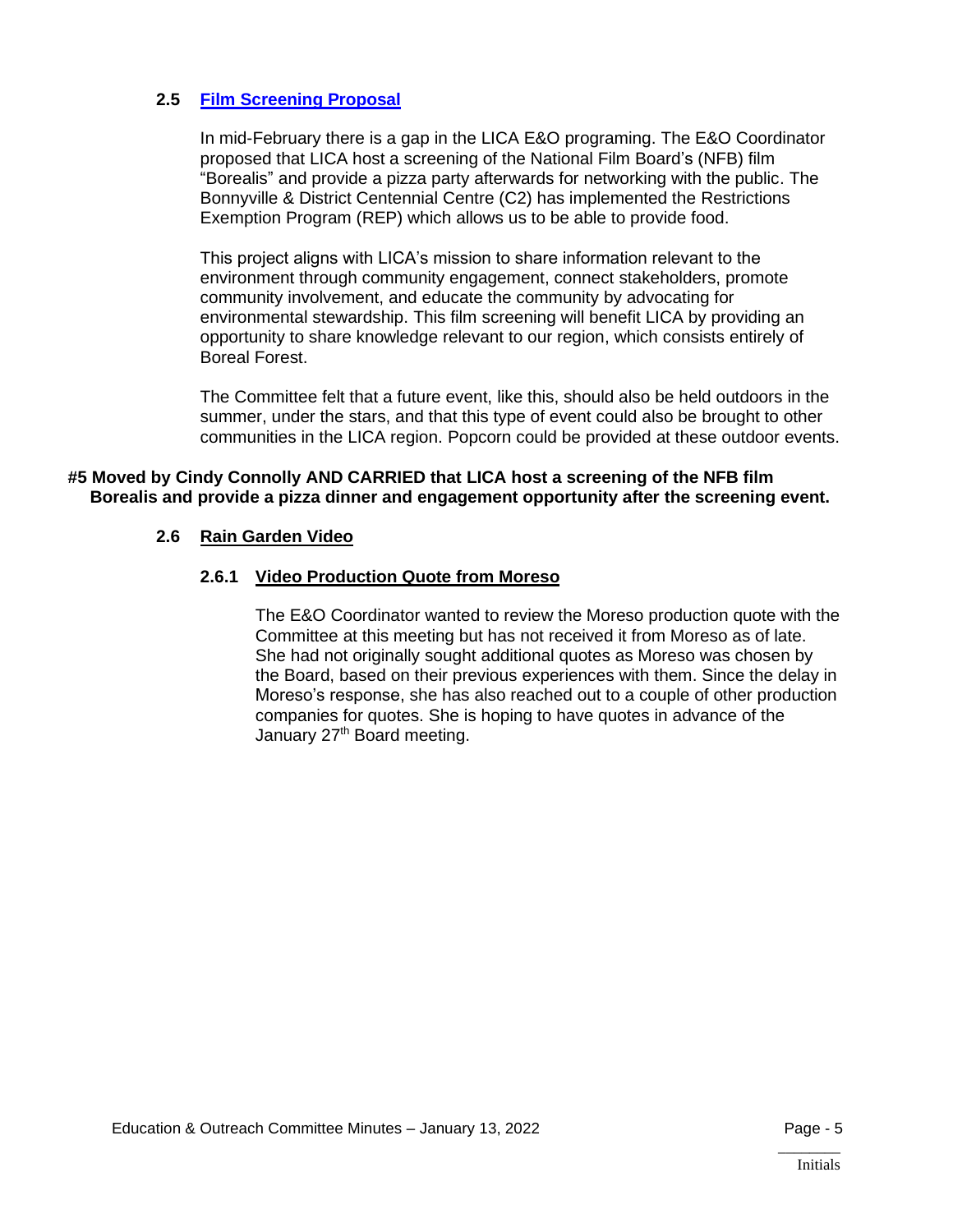# **2.7 Stop Needless Idling Campaign**

The Airsheds Communications Committee (ACC) are unsure about delivering the Stop Needless Idling Campaign this year. They will solidify their position at their February meeting.

As providing the campaign is a work plan target for LICA, the E&O Coordinator will be proceeding with the campaign; however, she feels it would be more successful in March when temperatures are warmer. During the cold temperatures experienced locally in February, the public's concern over idling is very low and the response to this campaign during this month has been negative. This has been a barrier to the success of the campaign in previous years. To improve the outcome of the campaign the committee agreed that the E&O Coordinator should post-pone the campaign until March and run a social media campaign in conjunction with a Clean Air Responsible School (CARS) campaign at one of the local schools. The Committee suggested that a video also be produced for the LICA YouTube channel.

The Committee reminded the E&O Coordinator of a previous suggestion, to create program specific keychains for the public. They feel a specific "idling" keychain, to hand out during the offering of the Stop Needless Idling campaign, would provide a tangible reminder to turn off your vehicles when idle. Purchase of program specific keychains has been planned for April 2022. This will prevent them from being used for the Stop Needless Idling campaign this year.

# **3.0 ACTION LIST**

# **3.1 Follow-up on Action List**

#### **3.1.1 [November 16, 2021](https://lica2.sharepoint.com/:b:/s/Office/Ebz2Ynntmh5HgdUOFLBh6zYBWshOLvfyTRDoBXV000G0pw?e=wX6UKE)**

The Committee reviewed the E&O Action List from the November 16, 2021, meeting noting:

- The garden workshop videos have been completed.
- The videos to be posted to the YouTube channel were approved at today's meeting.
- One of the teacher's who purchased her own supplies to offer the Little Green Thumbs (LGT) garden in their classroom, was not interested in reimbursement. A second teacher is interested in being reimbursed for the supplies she purchases for her LGT garden.
- The Calendar Contest winners will be receiving their prizes and calendars next week once we receive the calendars from the printers.
- The "request for quotes" task is to be removed from the Action List as the requests have been made.
- The completion date for determining if the wood chips at the garden are sufficient has been moved to Spring 2022. This is due to the lack of rain received prior to the snowfall.
- The Fall Harvest Cookbook will now be a promotional item created through donation of recipes from the Committee and Board.